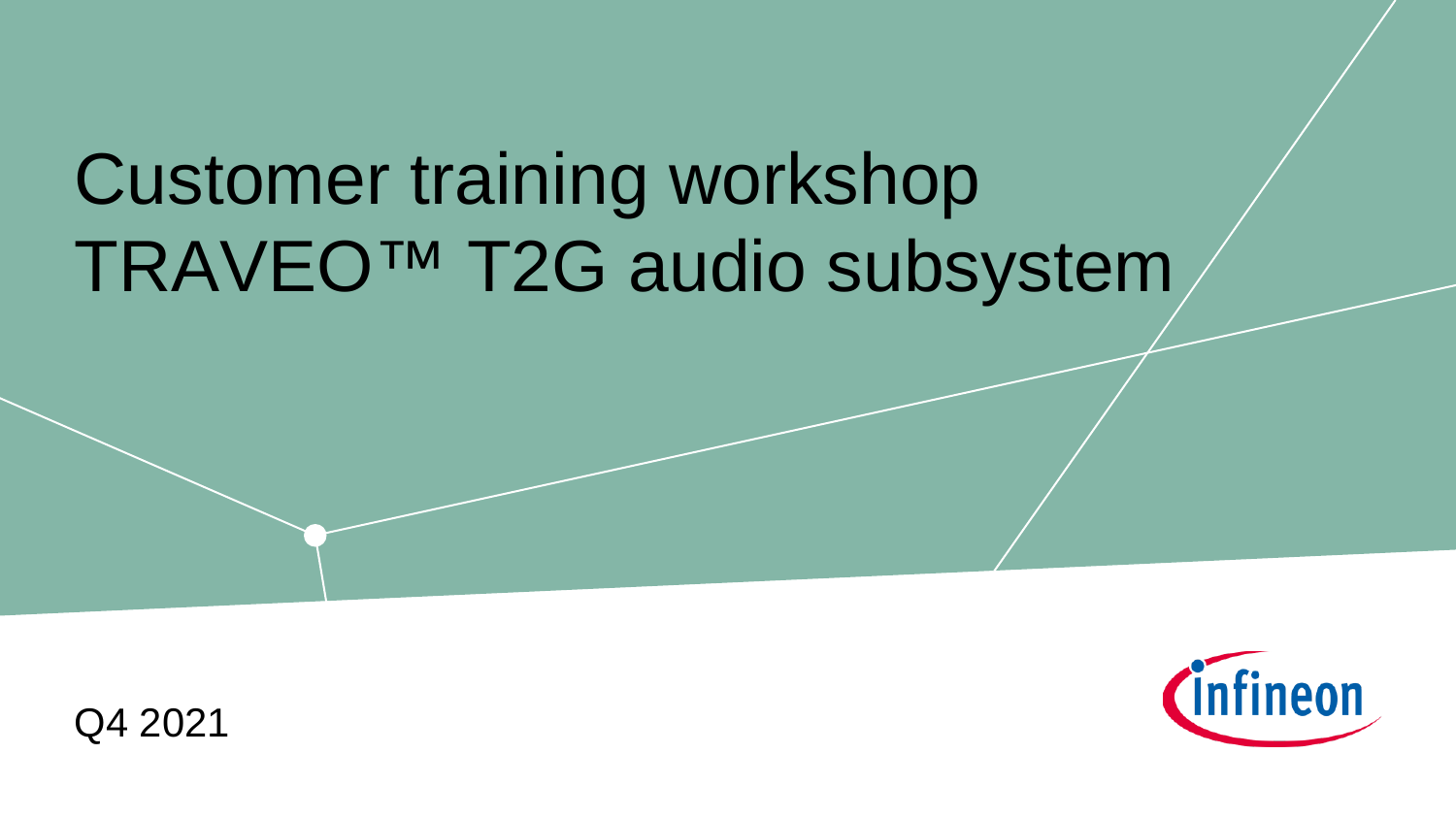

 $\rightarrow$  Target product list for this training material

| <b>Family Category</b>                                  | Series         | <b>Code Flash Memory Size</b> |
|---------------------------------------------------------|----------------|-------------------------------|
| TRAVEO <sup>™</sup> T2G Automotive Body Controller High | CYT3BB/4BB     | Up to 4160KB                  |
| TRAVEO <sup>™</sup> T2G Automotive Body Controller High | $\vert$ CYT4BF | $^{\circ}$ Up to 8384KB       |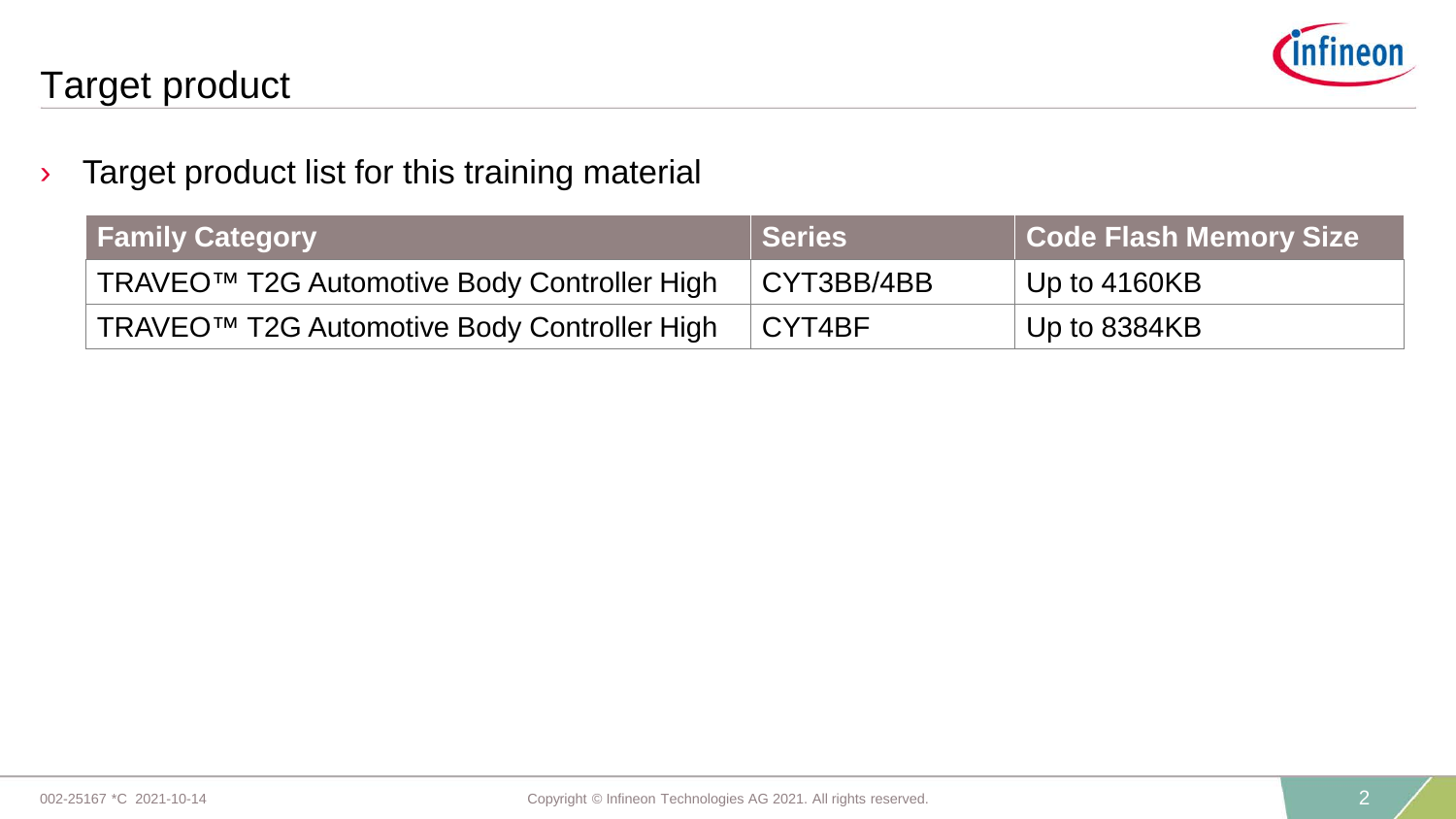

### Introduction to TRAVEO™ T2G Body Controller High

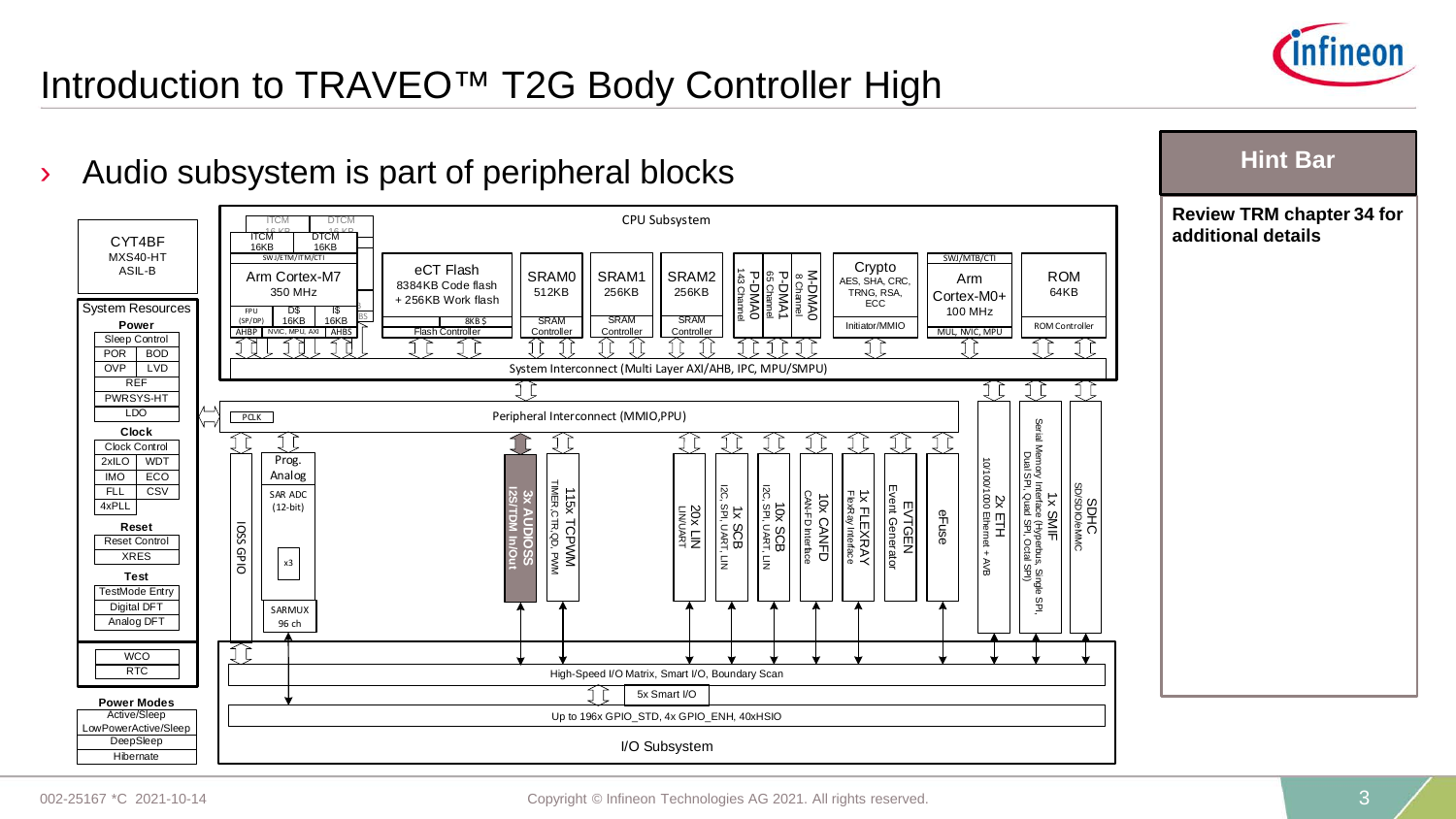#### Audio subsystem overview

- **Overview** 
	- Audio subsystem supports:
		- Standard Inter-IC Sound Bus (I2S) format
		- Left Justified (LJ) format
		- Time Division Multiplexed (TDM) format
- **Features** 
	- Master/Slave mode operation
	- Data word length of 8, 16, 18, 20, 24, and 32 bits per channel
	- Channel length of 8, 16, 18, 20, 24, and 32 bits per channel (channel length fixed at 32 bits in TDM format)
	- Clock divider for generating the standard audio sampling rates
	- Two hardware FIFO buffers
	- Watchdog timer



**Review TRM chapter 34 for** 

**Hint Bar** 

**additional details**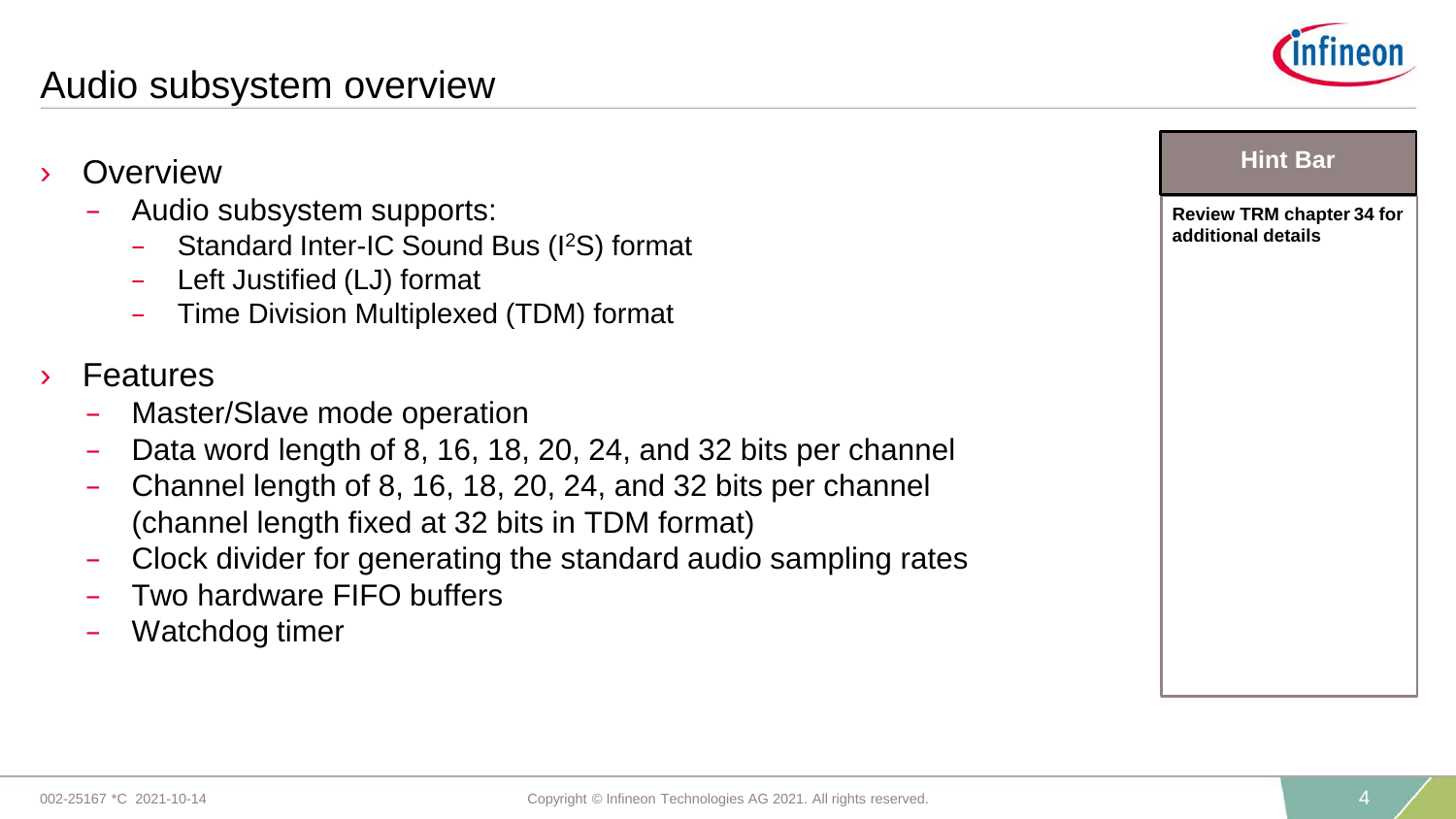

**Review TRM section 34.2 for additional details**

**Hint Bar** 

#### Audio subsystem block diagram

- › Audio subsystem components
	- $-$ 2S block (TX and RX)
		- Standard I2S format
		- Left justified (LJ) format
		- Time division multiplexed (TDM) format
		- Clocking polarity and delay options
		- Interfacing with audio codecs
		- Clock/Divider
		- MCLK output function
		- FIFO buffer
		- Watchdog timer
		- Interrupt

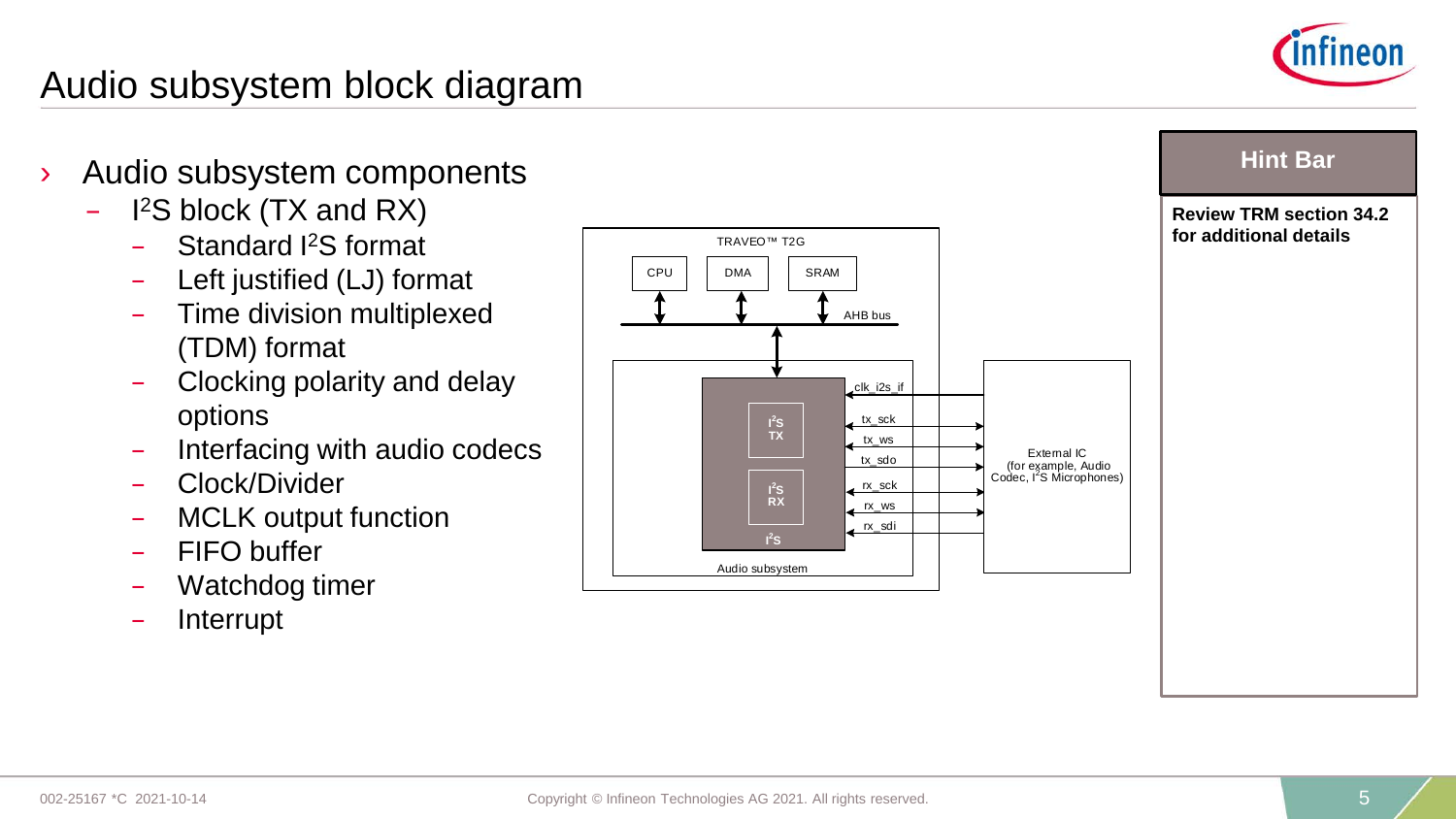

### Standard I2S format

Channel length =  $32$  bits (Word length =  $32$  bits and  $24$  bits)



Word length and channel length combinations

|         |        |       |         |         | <b>Word Length</b> |         |         |
|---------|--------|-------|---------|---------|--------------------|---------|---------|
|         |        | 8-bit | 16-bit  | 18-bit  | 20-bit             | 24-bit  | 32-bit  |
| Channel | 32-bit | Valid | Valid   | Valid   | Valid              | Valid   | Valid   |
| Length  | 24-bit | Valid | Valid   | Valid   | Valid              | Valid   | Invalid |
|         | 20-bit | Valid | Valid   | Valid   | Valid              | Invalid | Invalid |
|         | 18-bit | Valid | Valid   | Valid   | Invalid            | Invalid | Invalid |
|         | 16-bit | Valid | Valid   | Invalid | Invalid            | Invalid | Invalid |
|         | 8-bit  | Valid | Invalid | Invalid | Invalid            | Invalid | Invalid |

WS signal:

- LOW for left channel
- HIGH for right channel
- WS signal transitions a one-bit clock (SCK) early, relative to the start of the channel data (coincides with the LSb of the previous channel)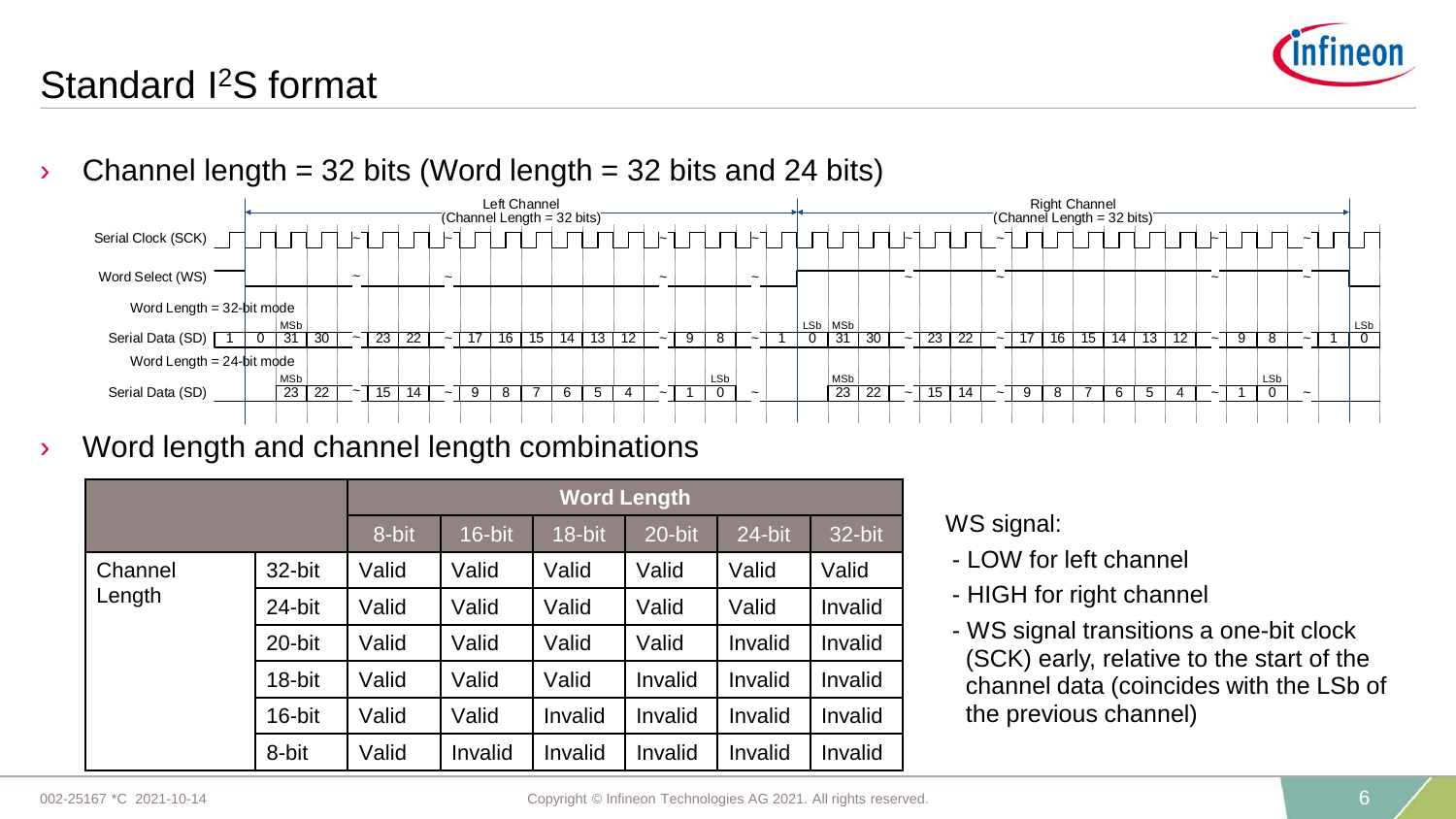

### Left justified (LJ) format

 $\rightarrow$  Channel length = 32 bits



WS signal:

- › HIGH for left channel
- › LOW for right channel
- $\angle$  WS signal transitions coincide with the start of the channel data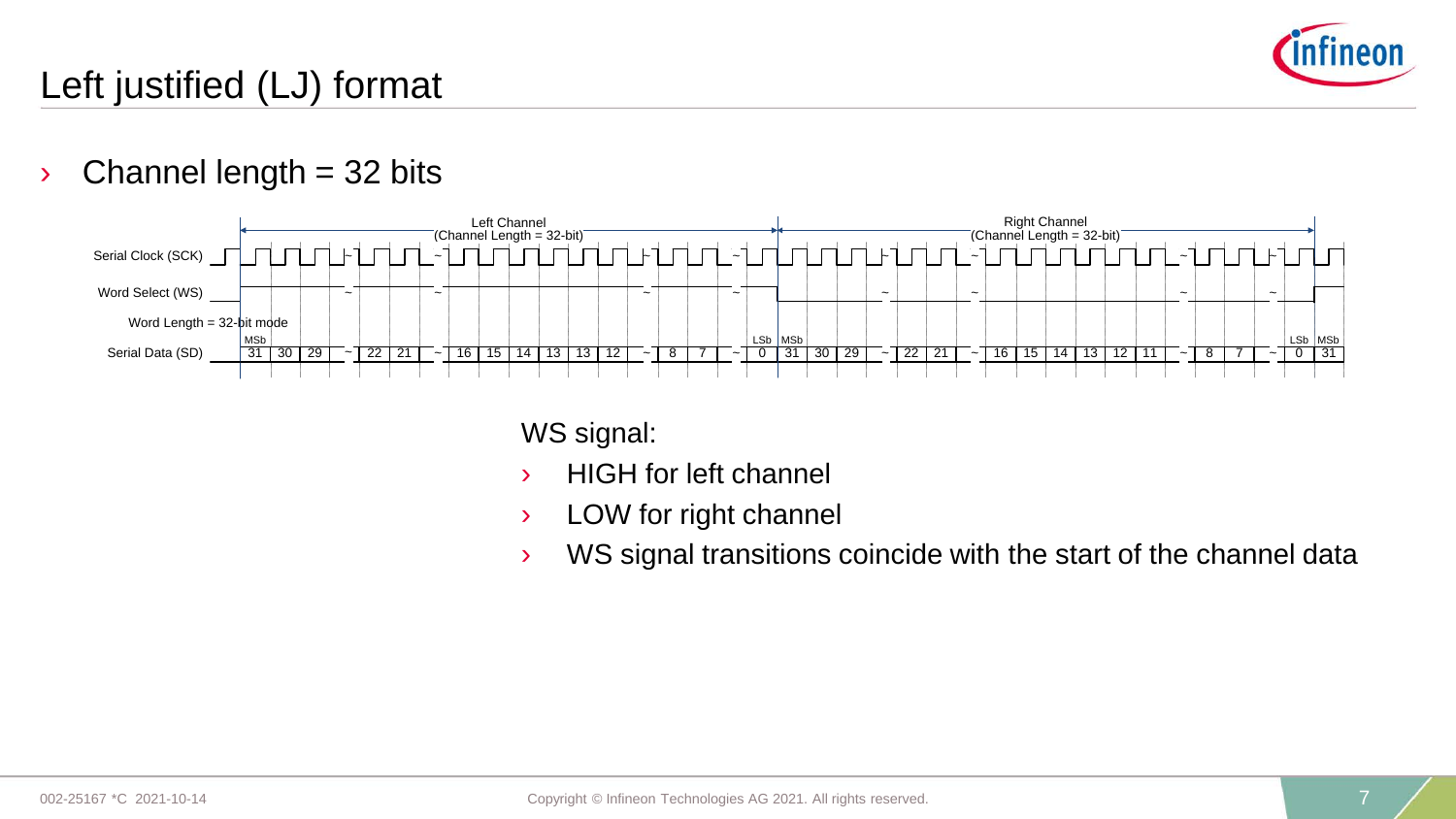

#### Time division multiplexed (TDM) format

- › Up to eight channels per frame
- $\rightarrow$  Channel length is fixed at 32 bits
- › Two format types
	- TDM Mode A format
	- TDM Mode B format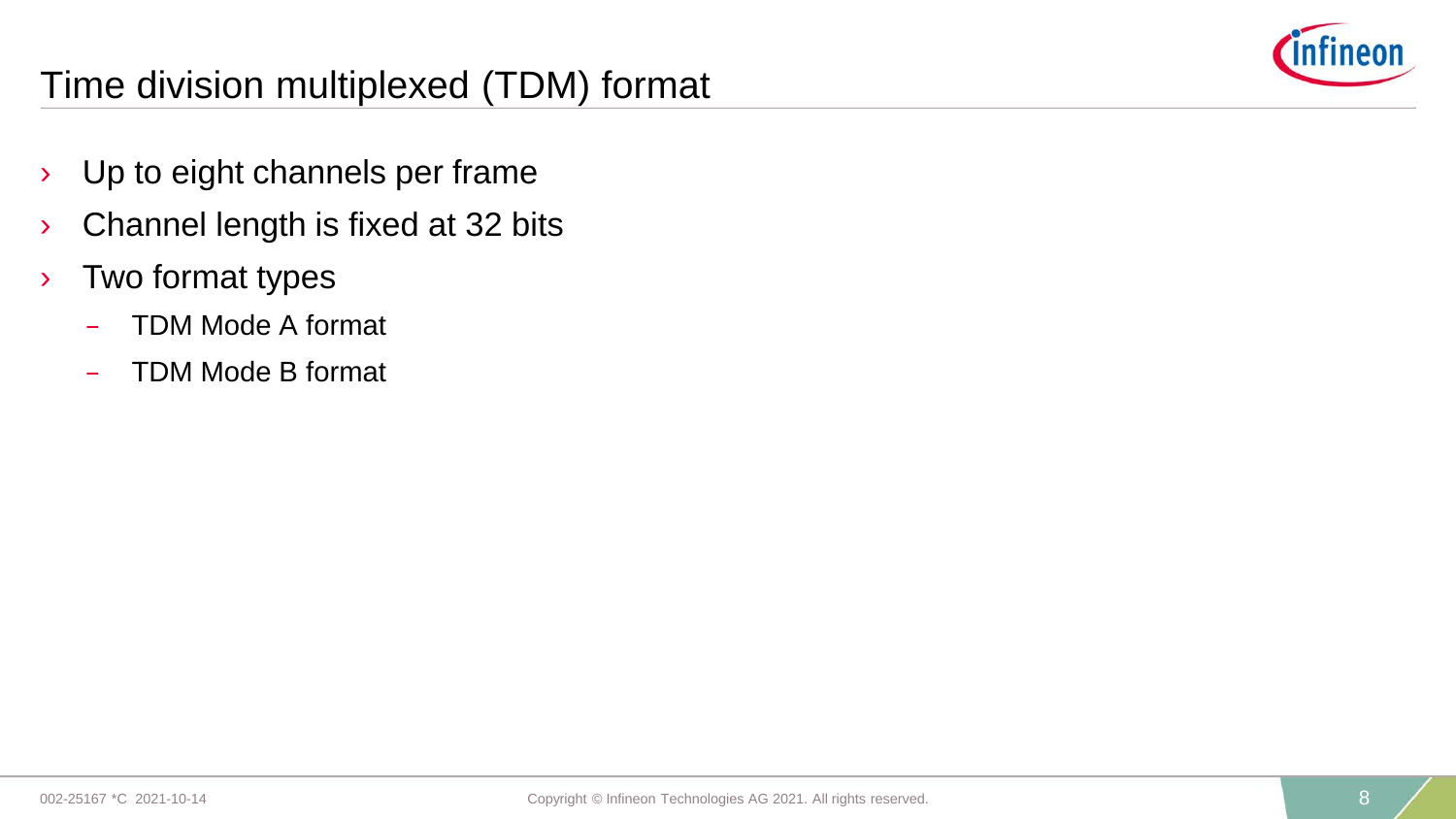

### Time division multiplexed (TDM) format types

› TDM Mode A format: WS rising edge signal to signify that the start of frame coincides with the start of CH0 data



TDM Mode B format: WS rising edge signal to signify that the start of frame is one bit clock (SCK) early relative to the start of CH0 data (coincides with the last bit of the previous frame)

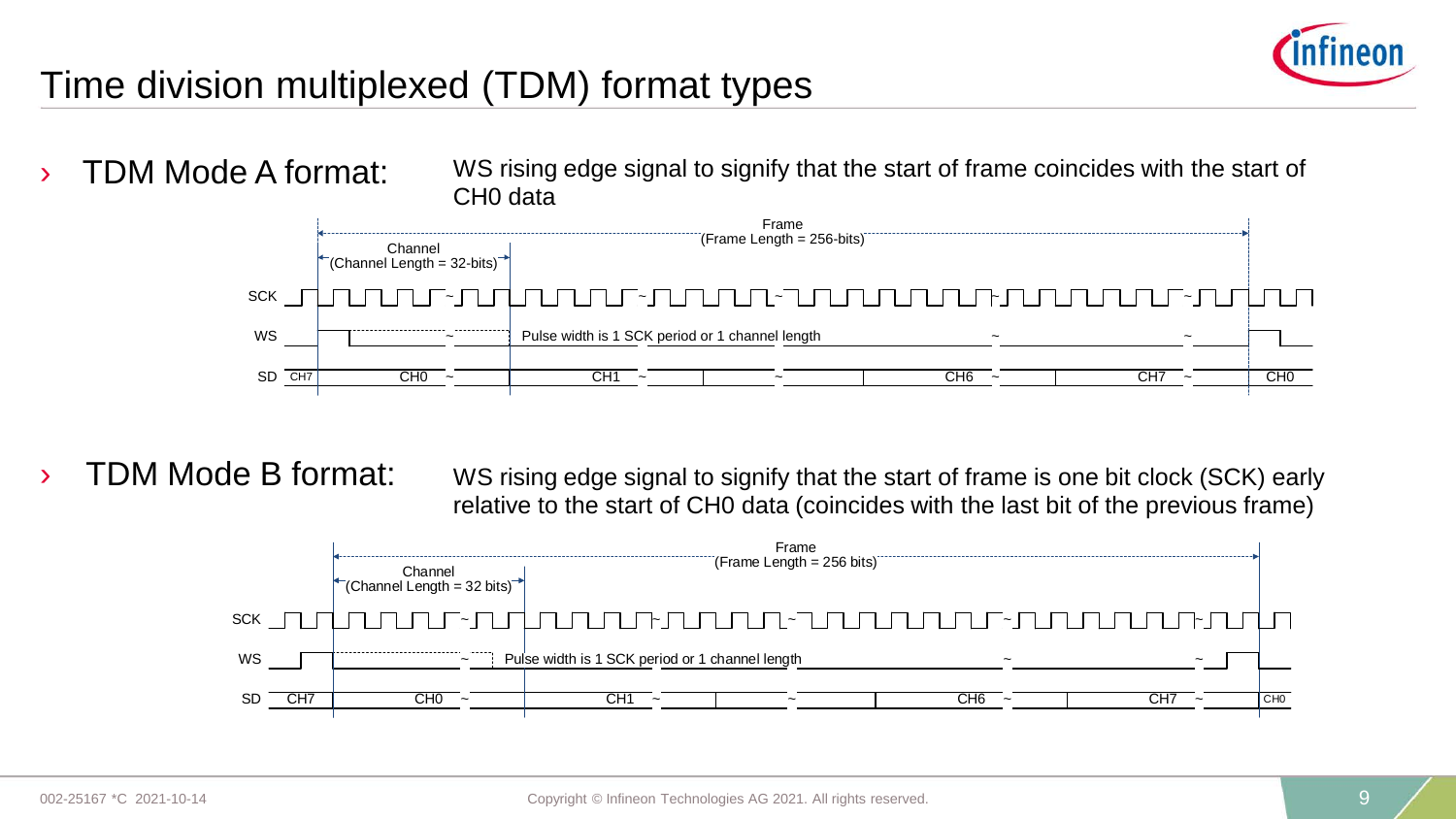

## Clocking polarity and delay options for TX block

- Alleviates any timing issues in the system involving PCB signal propagation delays
	- TX block configuration for Master mode

| <b>TX Block</b>      | <b>Clock Polarity Register</b> | <b>Description</b>                                  |
|----------------------|--------------------------------|-----------------------------------------------------|
| <b>Configuration</b> | <b>I2S TX CTL.SCKO POL</b>     |                                                     |
|                      |                                | Serial data is transmitted off the SCK falling edge |
| (2)                  |                                | Serial data is transmitted off the SCK rising edge  |

#### TX block configuration for Slave mode

| <b>TX Block</b>      | <b>Clock Polarity Register</b> | <b>Delay Option Register</b>                | <b>Description</b>                                                                   |
|----------------------|--------------------------------|---------------------------------------------|--------------------------------------------------------------------------------------|
| <b>Configuration</b> |                                | I2S_TX_CTL.SCKI_POL  I2S_TX_CTL.B_CLOCK_INV |                                                                                      |
| (1)                  | O                              | O                                           | Serial data is transmitted off SCK falling<br>edge                                   |
| (2)                  | O                              |                                             | Serial data is transmitted off SCK rising<br>edge that is 0.5 SCK cycles before (1)  |
| (3)                  |                                |                                             | Serial data is transmitted off SCK rising<br>edge                                    |
| (4)                  |                                |                                             | Serial data is transmitted off SCK falling<br>edge that is 0.5 SCK cycles before (3) |

**Hint Bar** 

**Review TRM section 34.4 and Register TRM for additional details**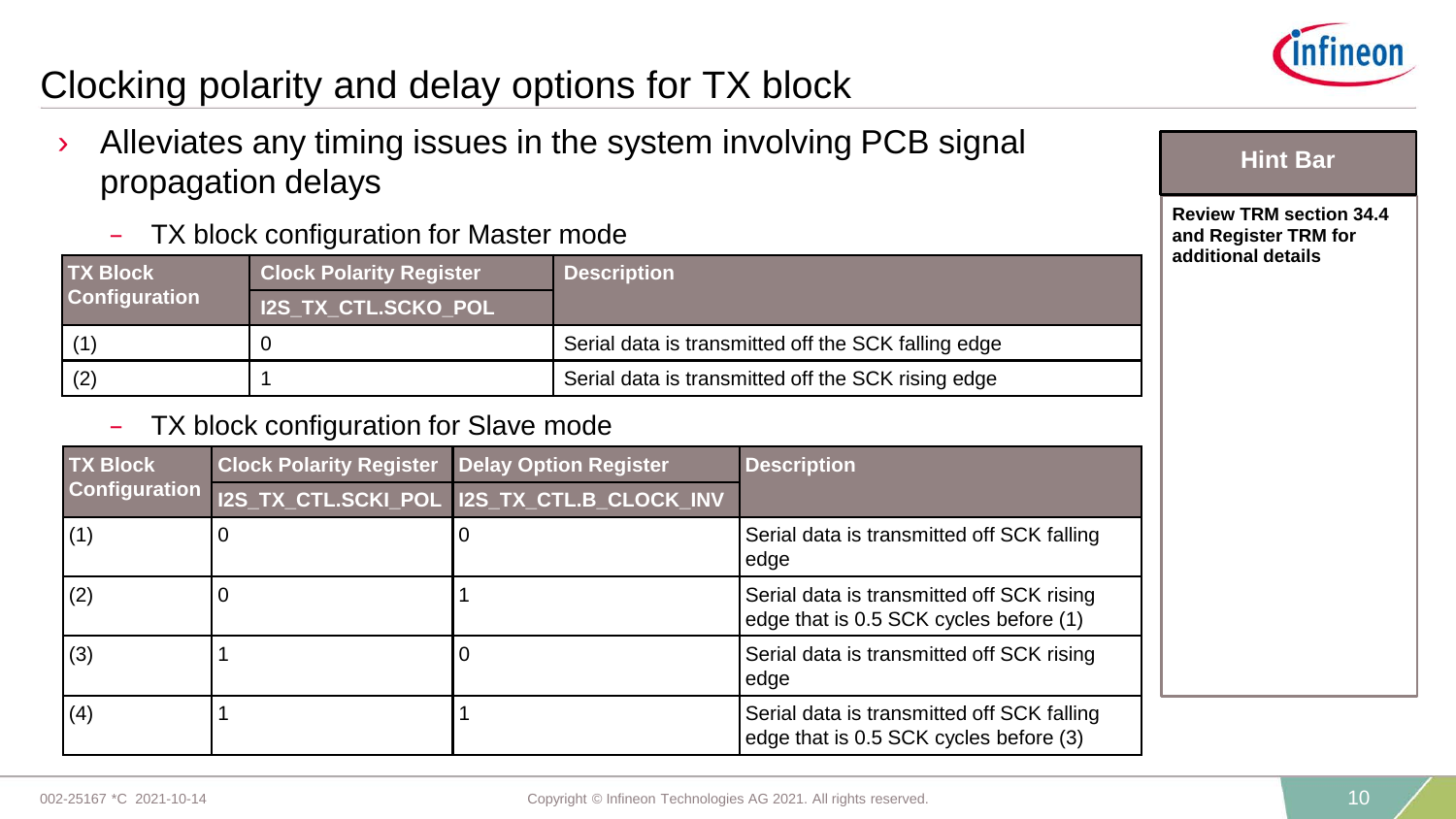

## Clocking polarity and delay options for RX block

- Alleviates any timing issues in the system involving PCB signal propagation delays
	- RX block configuration for Master mode

| <b>RX Block</b> | <b>Clock Polarity Register</b> | <b>Delay Option Register</b>                             | <b>Description</b>                                                              |  |
|-----------------|--------------------------------|----------------------------------------------------------|---------------------------------------------------------------------------------|--|
|                 |                                | Configuration 12S_RX_CTL.SCKO_POL 12S_RX_CTL.B_CLOCK_INV |                                                                                 |  |
|                 | υ                              |                                                          | Serial data is captured by SCK rising edge                                      |  |
| (2)             | 0                              |                                                          | Serial data is captured by SCK falling edge<br>that is 0.5 SCK cycles after (1) |  |
| (3)             |                                |                                                          | Serial data is captured by SCK falling edge                                     |  |
| (4)             |                                |                                                          | Serial data is captured by SCK rising edge<br>that is 0.5 SCK cycles after (3)  |  |

#### – RX block configuration for Slave mode

| <b>RX Block</b> | <b>Clock Polarity Register</b>    | <b>Description</b>                          |
|-----------------|-----------------------------------|---------------------------------------------|
|                 | Configuration 12S RX_CTL.SCKI_POL |                                             |
|                 |                                   | Serial data is captured by SCK rising edge  |
| (2)             |                                   | Serial data is captured by SCK falling edge |

**Hint Bar** 

**Review TRM section 34.4 and Register TRM for additional details**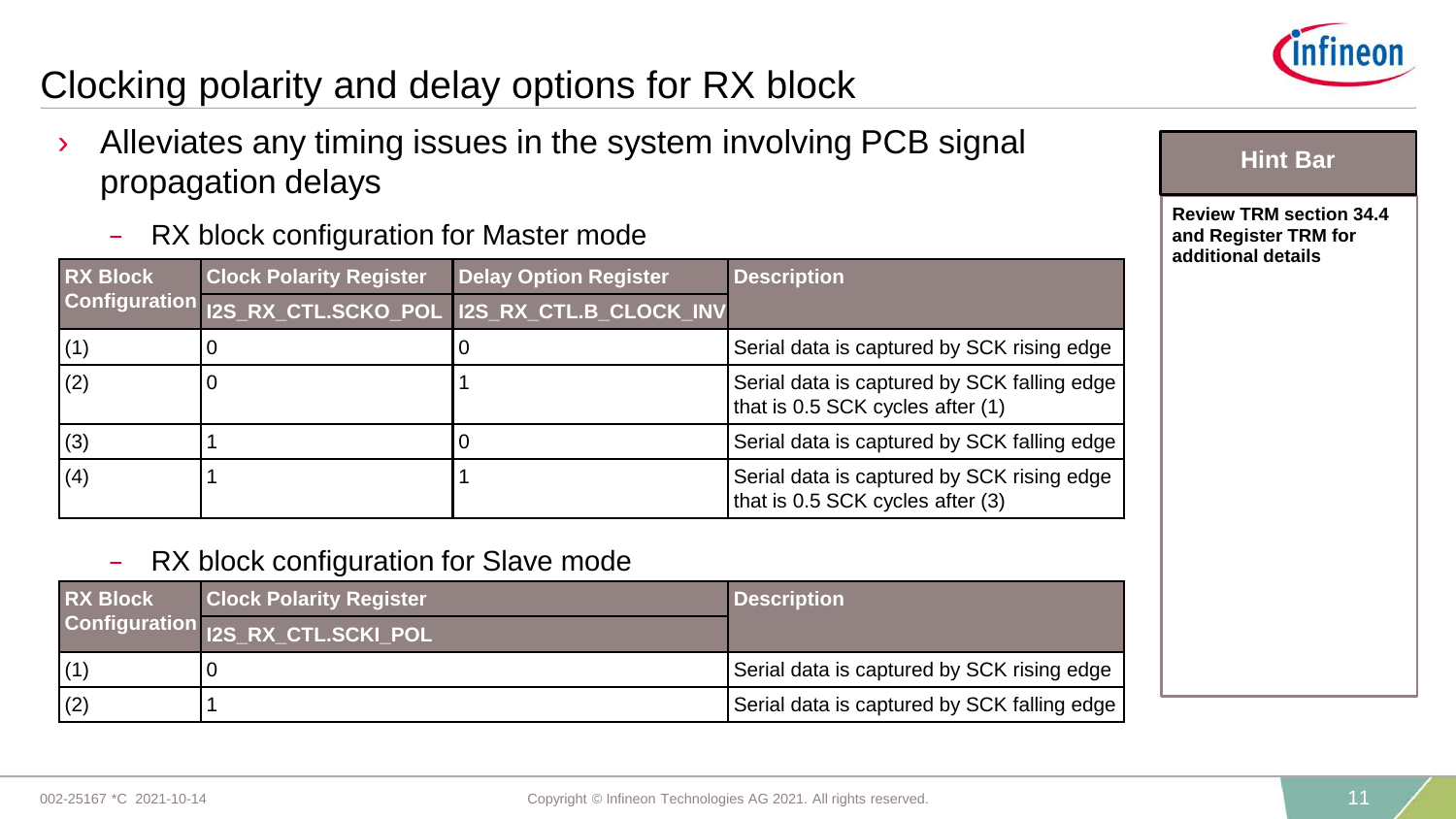

#### Interfacing with audio codecs

› Connections for codecs with separate WS and SCK signals for RX and TX directions



tx\_sck tx\_ws tx\_sdo

rx\_sck rx\_ws rx\_sdi

TRAVEOTM T2G

 $l^2S$ **Transmitter** (Slave)

 $1^2$ S

 $l^2S$ Receiver (Slave)



**Review TRM section 34.5 for additional details Hint Bar**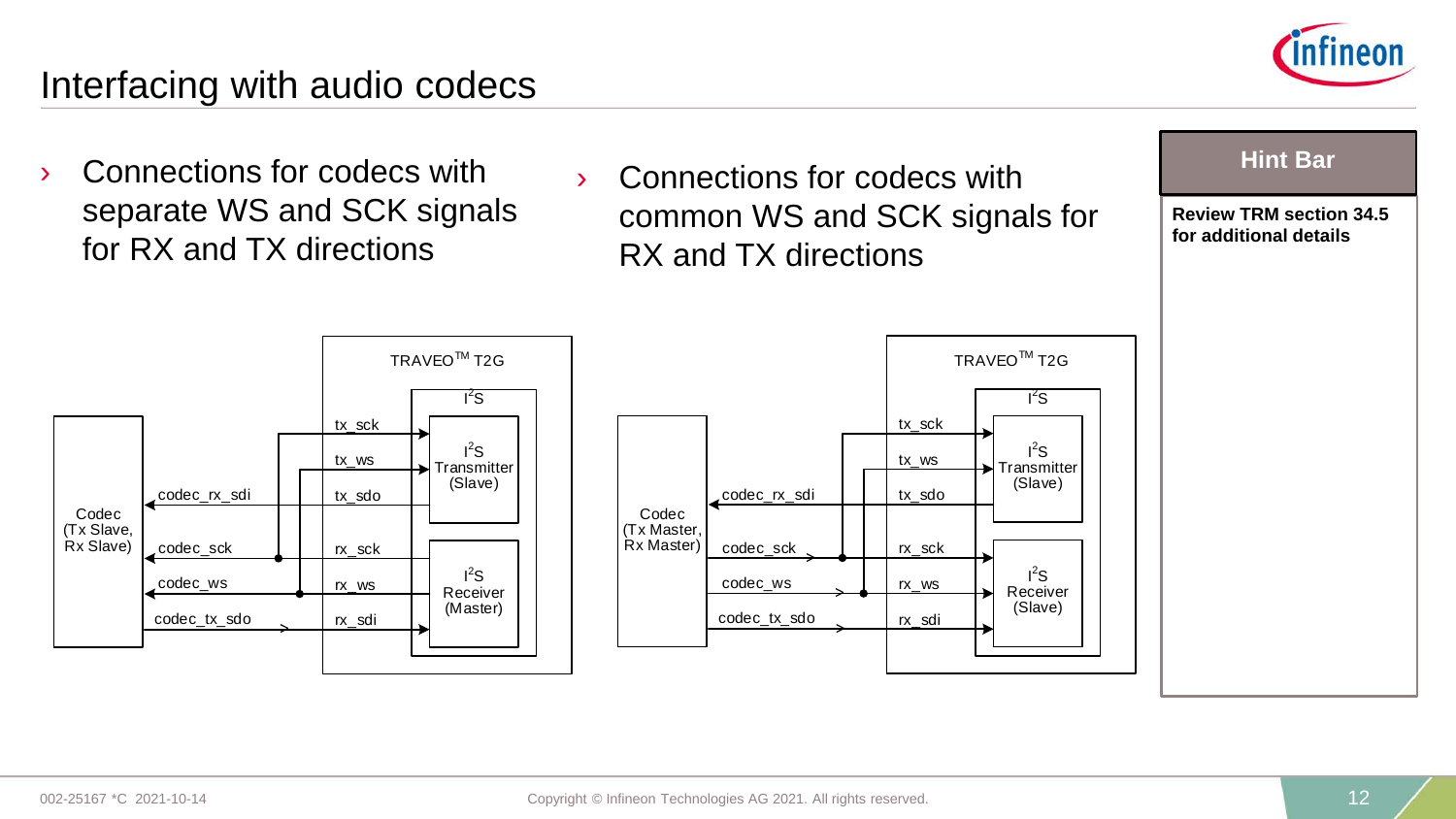

| Clock |
|-------|
|-------|

| 1 <sup>2</sup> S unit has three clock inputs |                                                                                                                                                                                                                                                              | <b>Hint Bar</b>                                          |
|----------------------------------------------|--------------------------------------------------------------------------------------------------------------------------------------------------------------------------------------------------------------------------------------------------------------|----------------------------------------------------------|
| <b>Signal</b>                                | <b>Description</b>                                                                                                                                                                                                                                           | <b>Review TRM section 34.6</b><br>for additional details |
| CLK GRx <sup>1</sup>                         | System clock. This clock is used for the AHB slave interface, control, status, and<br>interrupt registers, and also clocks the DMA trigger control logic.                                                                                                    |                                                          |
| $CLK$ HF $x^2$                               | I <sup>2</sup> S internal clock. This clock is used for I <sup>2</sup> S TX/RX blocks; it is asynchronous with the<br>CLK GRx.                                                                                                                               |                                                          |
| CLK_I2S_IF                                   | I <sup>2</sup> S external clock. This clock is provided from an external I <sup>2</sup> S bus host through a port<br>pin. It is used instead of CLK_HFx to synchronize I <sup>2</sup> S data to the clock used by the<br>external I <sup>2</sup> S bus host. |                                                          |

1 It is connected to CLK\_GR8 in CYT4BF. For other devices, refer to the respective device datasheet. <sup>2</sup> It is connected to CLK\_HF5 in CYT4BF. For other devices, refer to the respective device datasheet.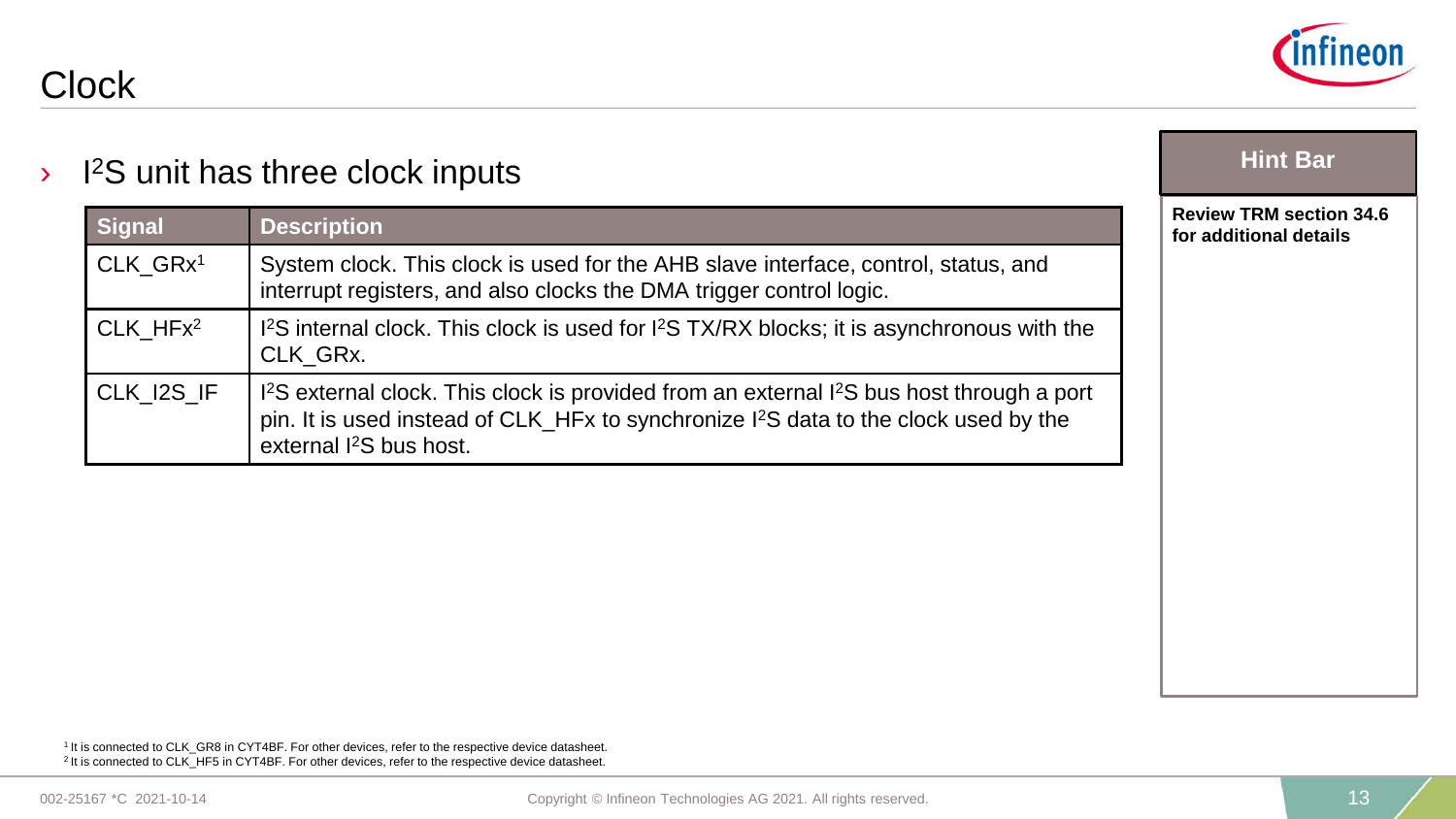**Review TRM section 34.6 and Register TRM for additional details**

**Hint Bar** 

## Clock divider

Clock

- In Master mode, SCK and WS signals are generated either using the internal CLK\_HFx or external CLK\_I2S\_IF clocks
- In Slave mode, internal clock (MCLK\_SOC) frequency should be eight times the frequency of the input SCK

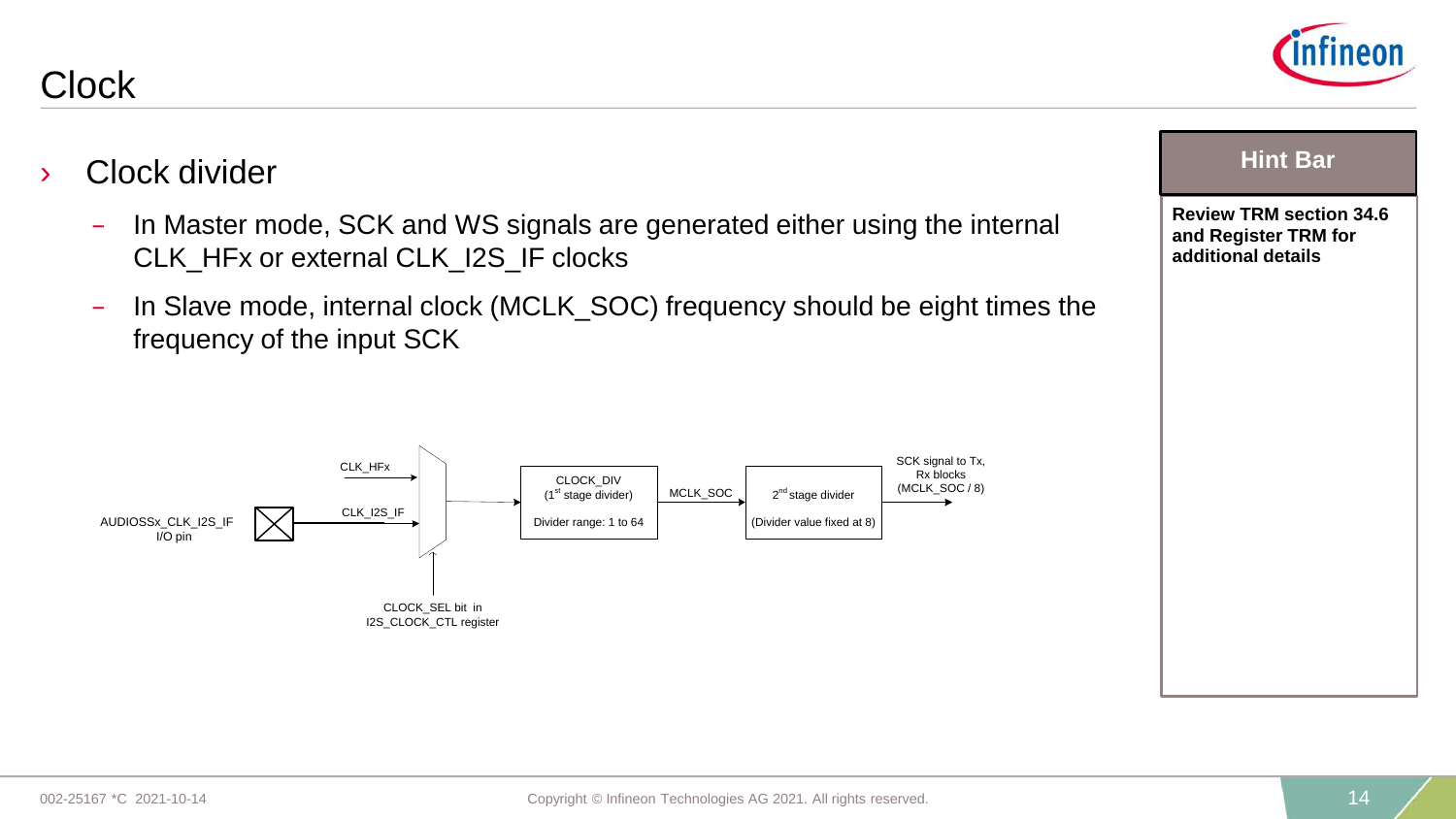

#### Example for I2S clock divider settings

<sup>3</sup> I<sup>2</sup>S clock divider values for standard audio sampling rates

| Rate (SR)<br>[kHz] | <b>Sampling WORD_LEN</b><br>[bits] | <b>SCK</b><br>$(2 \times WORD$ LEN $x$ SR)<br>[MHz] | [MHz]   | CLK_HFx CLK_HFx/SCK CLK_CLOCK_ Second Stage<br>(Total Divider<br><b>Ratio)</b> | $DIV + 1$<br>(First Divider) | <b>Divider</b><br>(Fixed at 8) |
|--------------------|------------------------------------|-----------------------------------------------------|---------|--------------------------------------------------------------------------------|------------------------------|--------------------------------|
|                    | 32                                 | 0.512                                               | 49.152  | 96                                                                             | 11                           | 8                              |
| 16                 | 32                                 | 1.024                                               | 49.152  | 48                                                                             | 5                            | 8                              |
| 32                 | 32                                 | 2.048                                               | 49.152  | 24                                                                             |                              | 8                              |
| 48                 | 32                                 | 3.072                                               | 49.152  | 16                                                                             |                              | 8                              |
| 44.1               | 32                                 | 1.4112                                              | 45.1584 | 32                                                                             |                              | 8                              |

#### **Hint Bar**

**Review TRM section 34.6 and Register TRM for additional details**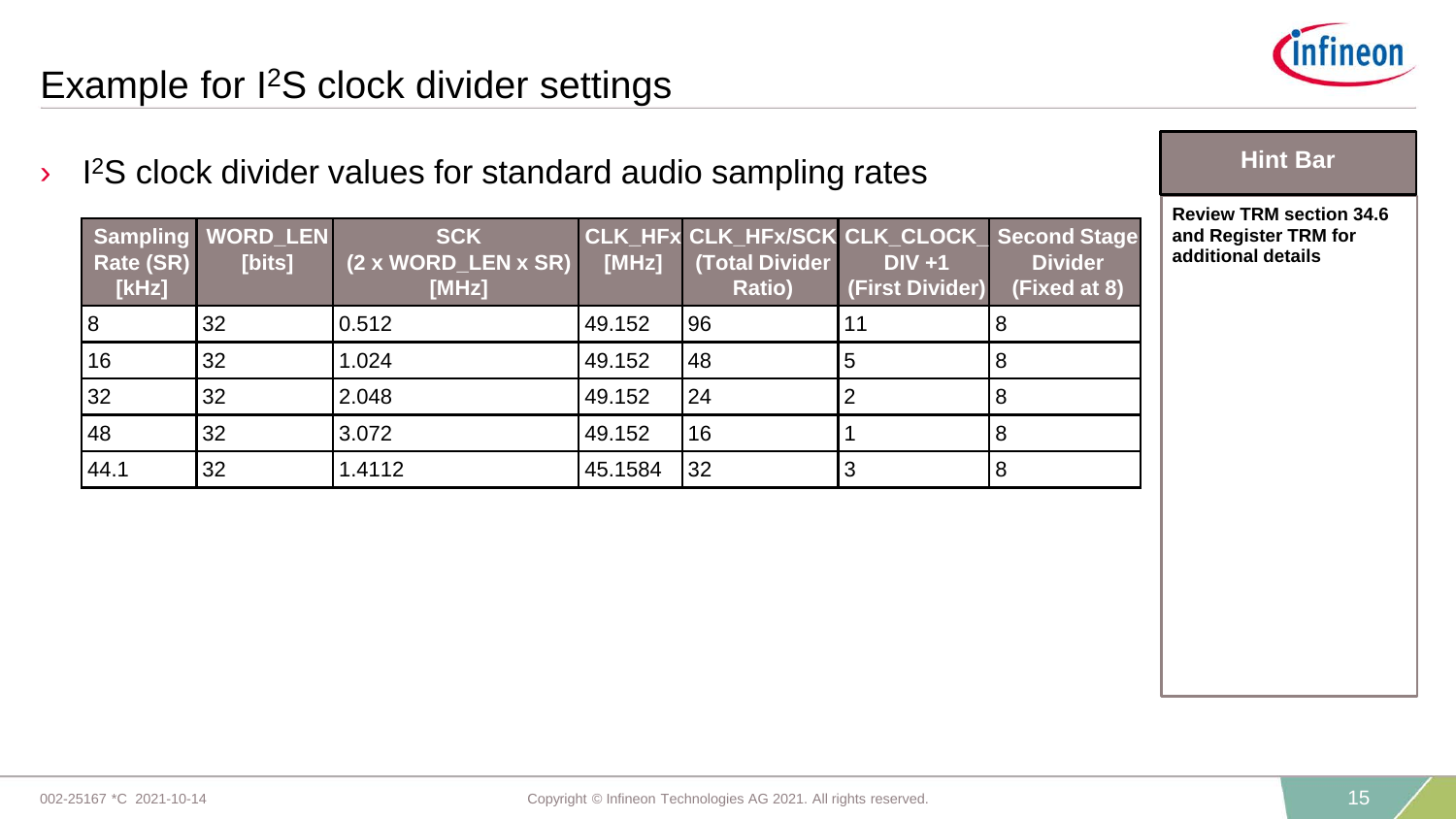

#### MCLK output function

- <sup>3</sup> I<sup>2</sup>S unit generates MCLK output signal for external codecs
	- MCLK output signal is generated only when the following conditions are met:
		- CTL.TX ENABLE or RX ENABLE = 1 (I2S is enabled)
		- CLOCK\_CTL.CLOCK\_SEL = 0 (I2S clock is from internal clock: CLK\_HFx)
		- CLOCK CTL.MCLK  $DIV = 0, 1, 2, or 3$ (Division ratio: 1, 2, 4, or 8)
		- CLOCK CTL.MCLK  $EN = 1$ (MCLK output enabled)

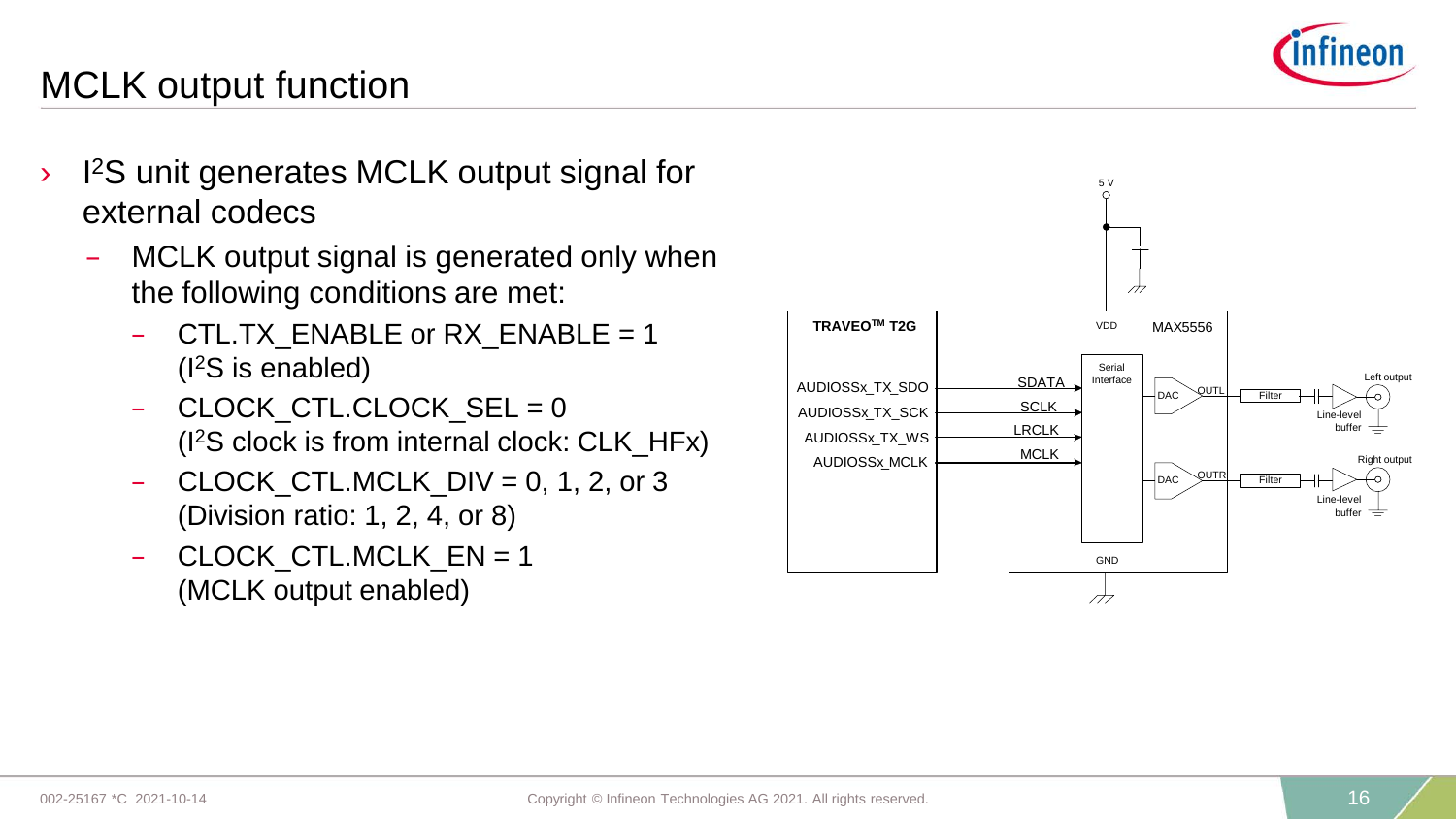

| <b>Feature</b>                                                                  | <b>TX FIFO</b>                                                                                                                                                                                                                                                                       | <b>RX FIFO</b>                                                                                                                                                                                                                                                                                                                               | <b>Review TRM section 34.7</b>             |
|---------------------------------------------------------------------------------|--------------------------------------------------------------------------------------------------------------------------------------------------------------------------------------------------------------------------------------------------------------------------------------|----------------------------------------------------------------------------------------------------------------------------------------------------------------------------------------------------------------------------------------------------------------------------------------------------------------------------------------------|--------------------------------------------|
| Architecture                                                                    |                                                                                                                                                                                                                                                                                      | 256 depth FIFOs for up to 32-bit data elements                                                                                                                                                                                                                                                                                               | and Register TRM for<br>additional details |
| Data register                                                                   | I2S_TX_FIFO_WR                                                                                                                                                                                                                                                                       | I2S_RX_FIFO_RD                                                                                                                                                                                                                                                                                                                               |                                            |
| Data format                                                                     | Right-aligned                                                                                                                                                                                                                                                                        | Right-aligned<br>Receive data is extended by zeros or the sign-bit                                                                                                                                                                                                                                                                           |                                            |
| Trigger control<br>register for DMA                                             | I2S_TR_CTL.TX_REQ_EN                                                                                                                                                                                                                                                                 | I2S_TR_CTL.RX_REQ_EN                                                                                                                                                                                                                                                                                                                         |                                            |
| Trigger level                                                                   | When the TX FIFO has less entries than<br>I2S_TX_CTL.TRIGGER_LEVEL, a transmitter<br>trigger event is generated                                                                                                                                                                      | When the RX FIFO has more entries than<br>I2S_RX_CTL.TRIGGER_LEVEL, a receiver trigger<br>event is generated                                                                                                                                                                                                                                 |                                            |
| I2S_RX_CTL.BIT_EXTENSION = 0<br>Extended by "0"<br>Word Length $= 24$ -bit mode | I2S_RX_FIFO_RD register format for 24-bit word length<br>31 30 29 28 27 26 25 24 23 22<br> 21 <br>MSh<br>fixed "0"<br>23 22 21 20 19 18 17<br>not Bit extension<br><b>Bit extension</b><br> "0" "0" "0" "0" "0" "0" "0" <mark> "0" 22 21 20 19 18 17 16 15 </mark> 14 13 12 11 10  9 | read data format of I2S RX FIFO<br> 20   19   18   17   16   15   14   13   12   11   10   9   8<br>6<br>3 <sup>1</sup><br>l 2<br>5<br>4<br>  13   12<br>5<br>3<br>10<br>9<br>6<br>$\overline{4}$<br>2<br>161<br>14<br>8<br>15<br>22 21 20 19 18 17 16 15 14 13 12 11<br>9<br>l 10 l<br>l 8 l<br>6<br>5<br>$4 \mid 3$<br>l 2 l<br>$1\vert 0$ |                                            |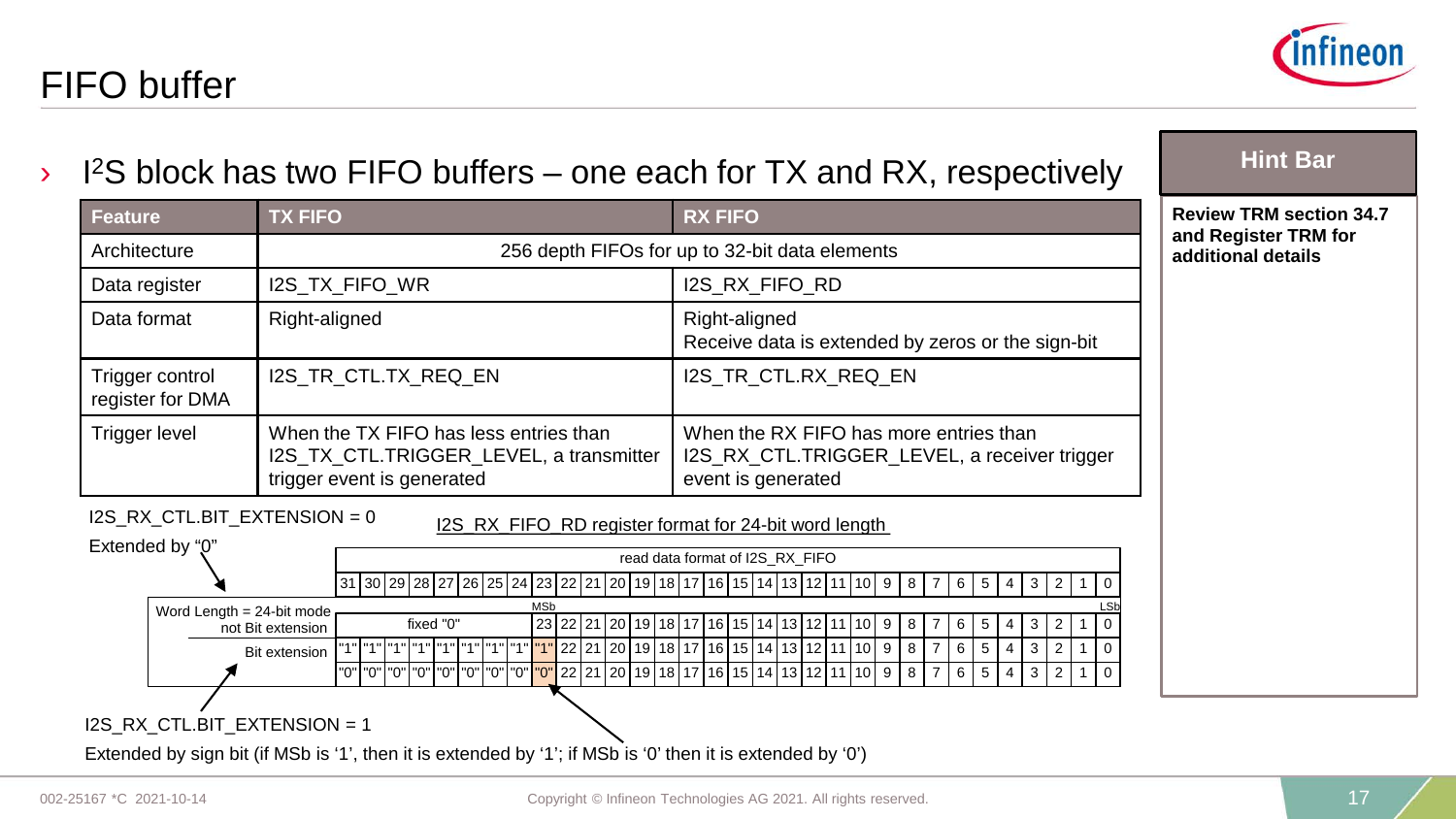**Advantage** 

#### 1 If the master drives the same word select signal to both tx\_ws and rx\_ws lines, then only one of the watchdog timers can be enabled to cause the interrupt event.



## Watchdog timer

| the configured time period<br>Available only in slave mode - external master drives WS input line (tx_ws or rx_ws) <sup>1</sup>                                                           |                                                                                  | additional details<br><b>Watchdog Timer Reload</b><br><b>Value Register</b>          |
|-------------------------------------------------------------------------------------------------------------------------------------------------------------------------------------------|----------------------------------------------------------------------------------|--------------------------------------------------------------------------------------|
| tx ws (input to Traveo II MCU)<br>$($ or rx ws $)$<br>Reloads watchdog timer<br>watchdog timer for tx<br>on rising edge of tx_ws<br>$($ or rx $)$<br>(or rx ws)<br><b>I2S TX WATCHDOG</b> | Reloads watchdog timer<br>when timer value is 0.<br>Interrupt event generated    | - I2S_TX_WATCHDOG<br>- I2S_RX_WATCHDOG                                               |
| (or I2S RX WATCHDOG)<br><b>Timer Value</b><br>$\longrightarrow$ time                                                                                                                      | Interrupt event of the<br>wachdog occurs<br>-----------------<br>Interrupt event | <b>Watchdog Timer Enable</b><br>Register<br>- I2S_TX_CTL.WD_EN<br>- I2S_RX_CTL.WD_EN |
| Interrupt Event (TX_WD)<br>(or RX_WD)<br>vantage                                                                                                                                          | cleared in software                                                              |                                                                                      |



- Clocked by CLK\_PERI and generates an interrupt if the WS input is idle for thanks of more than the configured time period
- Available only in slave mode external master drives WS input line (tx





**Hint Bar**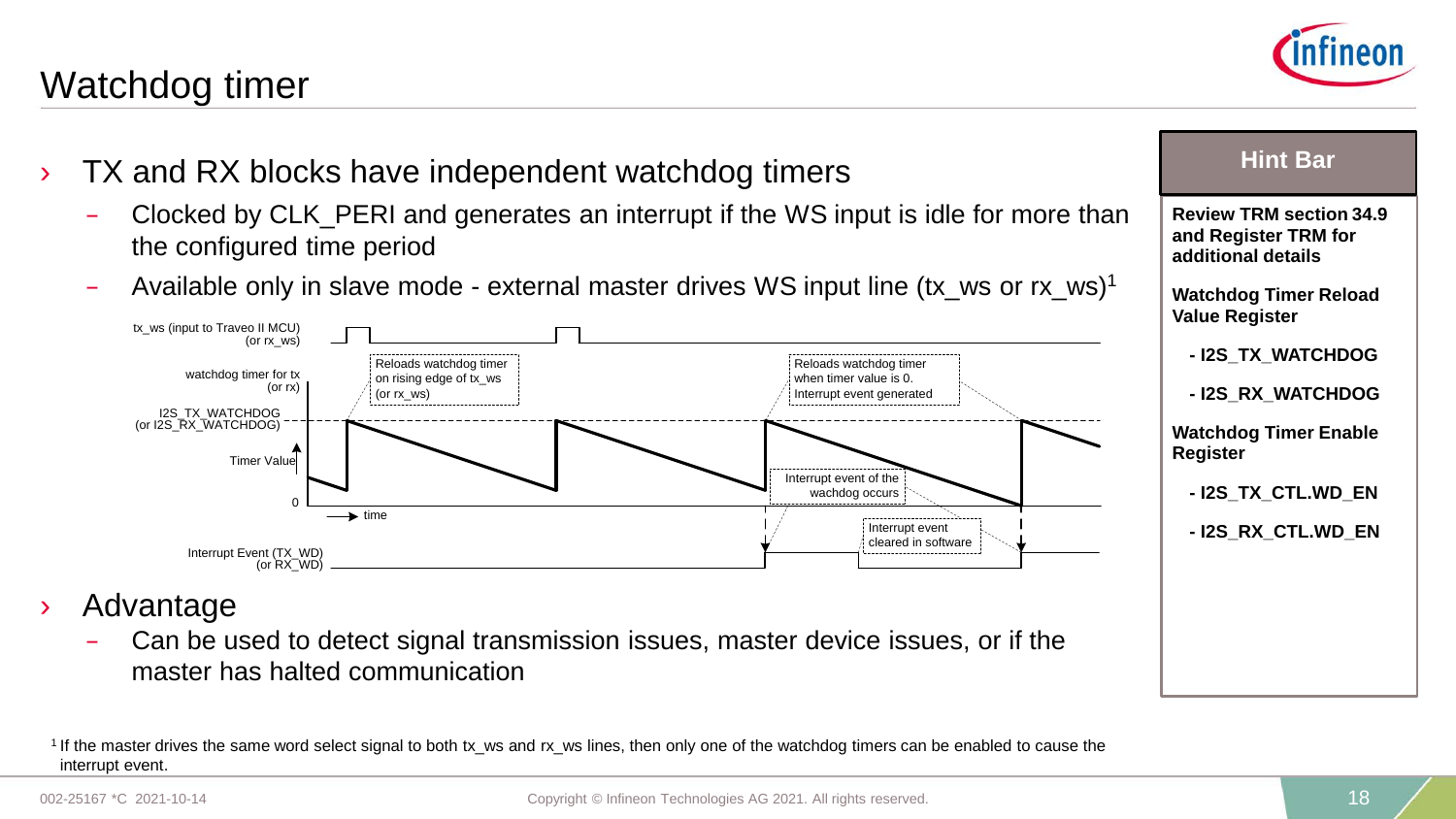**Review TRM section 34.8 and Register TRM for additional details**

**Hint Bar** 

Interrupt

#### $\lambda$  An I<sup>2</sup>S interrupt can be triggered by any of the following events

| TX interrupt | <b>Set condition</b>                                  |
|--------------|-------------------------------------------------------|
| TX_TRIGGER   | Less entries in TX FIFO than I2S_TX_CTL.TRIGGER_LEVEL |
| TX_NOT_FULL  | TX FIFO is not full                                   |
| TX EMPTY     | TX FIFO is empty                                      |
| TX OVERFLOW  | Attempt to write to a full TX FIFO                    |
| TX UNDERFLOW | Attempt to read from an empty TX FIFO                 |
| TX_WD        | TX watchdog event occurs                              |

| <b>RX</b> interrupt | <b>Set condition</b>                                  |  |
|---------------------|-------------------------------------------------------|--|
| <b>RX TRIGGER</b>   | More entries in RX FIFO than I2S RX CTL.TRIGGER LEVEL |  |
| RX_NOT_EMPTY        | RX FIFO is not empty                                  |  |
| RX FULL             | RX FIFO is full                                       |  |
| RX OVERFLOW         | Attempt to write to a full RX FIFO                    |  |
| RX UNDERFLOW        | Attempt to read from an empty RX FIFO                 |  |
| RX WD               | RX watchdog event occurs                              |  |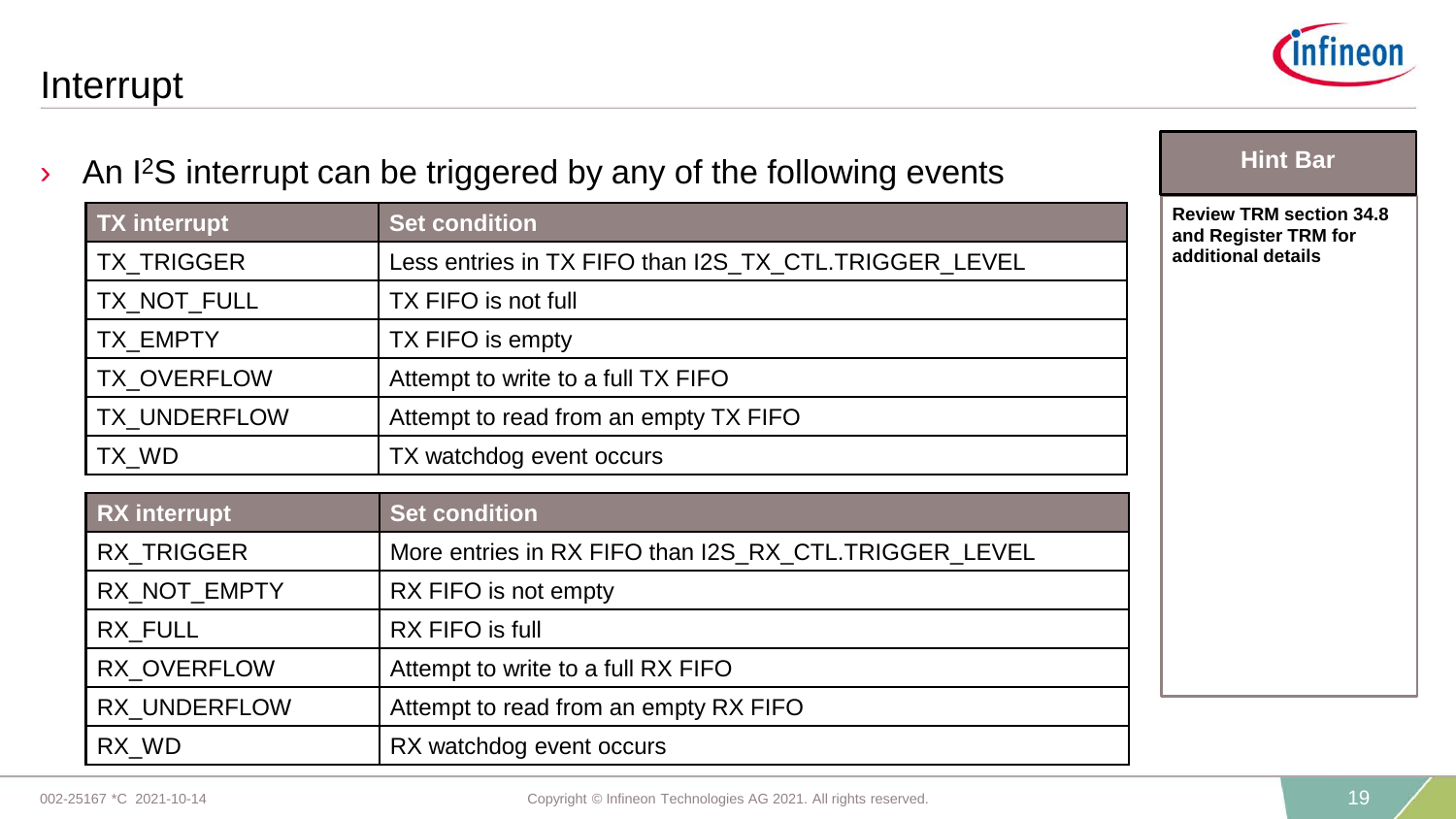

# Part of your life. Part of tomorrow.

002-25167 \*C 2021-10-14 Copyright © Infineon Technologies AG 2021. All rights reserved. 20